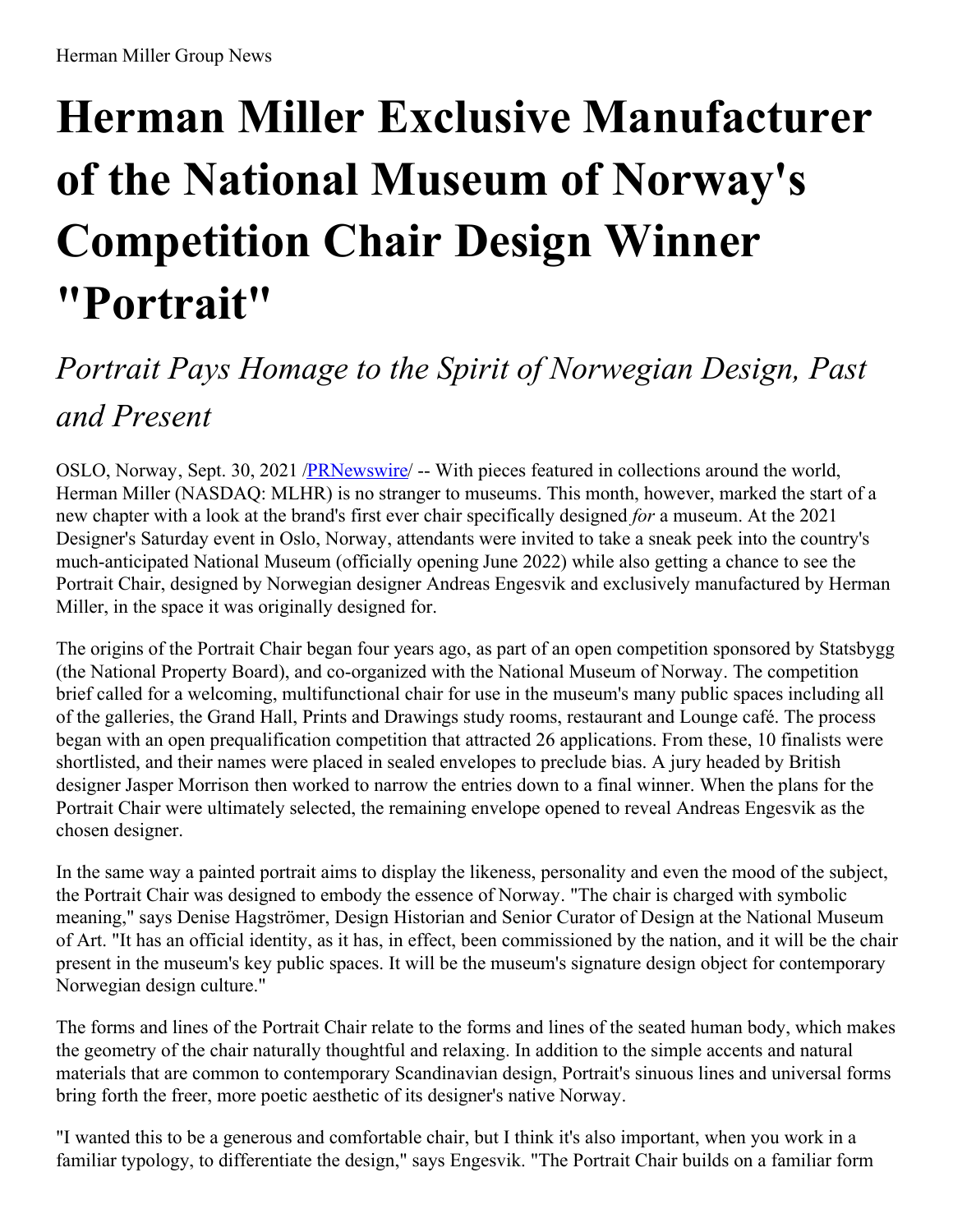(wood seat and backrest with tubular steel) but it has been carefully proportioned and visually softened."

"In the last couple of decades, Norwegian design has enjoyed increased international attention," says Hagströmer. "This was a golden opportunity for the museum to build on that by promoting contemporary Norwegian design. The Portrait Chair is sophisticated, taking its intended surroundings into consideration and manifests a design historical lineage at the same time as being extremely contemporary."

Once the design was selected**,** the process then turned to picking the company to manufacture the design. The open producer procurement procedure was also conducted by Statsbygg (the National Property Board). "They concluded that Herman Miller's century-long history and world repute stood out, as did Herman Miller's acute understanding of the nature of this commission and the importance of the collaboration with Statsbygg, the National Museum and Andreas Engesvik," says Hagströmer. "Further aspects that stood out include Herman Miller's competence, capacity and attention to quality, research and development, as well as their technical and environmental management."

"For me as a furniture designer, it's great recognition that an old and prestigious brand like Herman Miller will be manufacturing the Portrait Chair," says Engesvik. While this is Engesvik's first project with the Herman Miller brand, it's far from his first with the company. Engesvik has worked with other brands part of the MillerKnoll collective, including Danish design brand HAY and Scandinavian brand Muuto.

The Portrait Chair is available for purchase now as either a side chair or an arm chair with several different finishes and upholstery options through [Herman](https://c212.net/c/link/?t=0&l=en&o=3307487-1&h=831580673&u=https%3A%2F%2Fstore.hermanmiller.com%2Fdining-furniture-chairs-stools%2Fportrait-chair%2F2521985.html%3Flang%3Den_US&a=Herman+Miller) Miller. The museum is planning to offer an exclusive finish option of the chair in their gift shop. Starting retail price is \$630.00 USD. Despite several setbacks due to the COVID-19 pandemic, the Museum plans to open in June 2022.

### **About The National Museum of Norway**

The National Museum of Art, Architecture and Design in Oslo, Norway is the largest arts museum of the Nordic countries. In the new purpose-built museum, historical, modern and contemporary art, architecture and design will be showcased in the same building in newly curated collection displays. The new National Museum will open on June 11, 2022.

### **About Herman Miller**

Herman Miller is a globally recognized leader in design. Since its inception in 1905, the company's innovative, problem-solving designs and furnishings have inspired the best in people. Herman Miller is guided by an enduring legacy of design, innovation, and social good. In 2021, Herman Miller and Knoll created MillerKnoll, a collective of dynamic brands that comes together to design the world we live in.

#### **About MillerKnoll**

MillerKnoll is a collective of dynamic brands that comes together to design the world we live in. MillerKnoll includes Herman Miller and Knoll, plus Colebrook Bosson Saunders, DatesWeiser, Design Within Reach, Edelman Leather, Fully, Geiger, HAY, Holly Hunt, KnollExtra, KnollStudio, KnollTextiles, Maars Living Walls, Maharam, Muuto, naughtone, and Spinneybeck|FilzFelt. MillerKnoll is an unparalleled platform that redefines modern for the 21st century by building a more sustainable, equitable, and beautiful future for everyone.

SOURCE Herman Miller, Inc.

For further information: Ericka Buitenhuis, media\_relations@hermanmiller.com